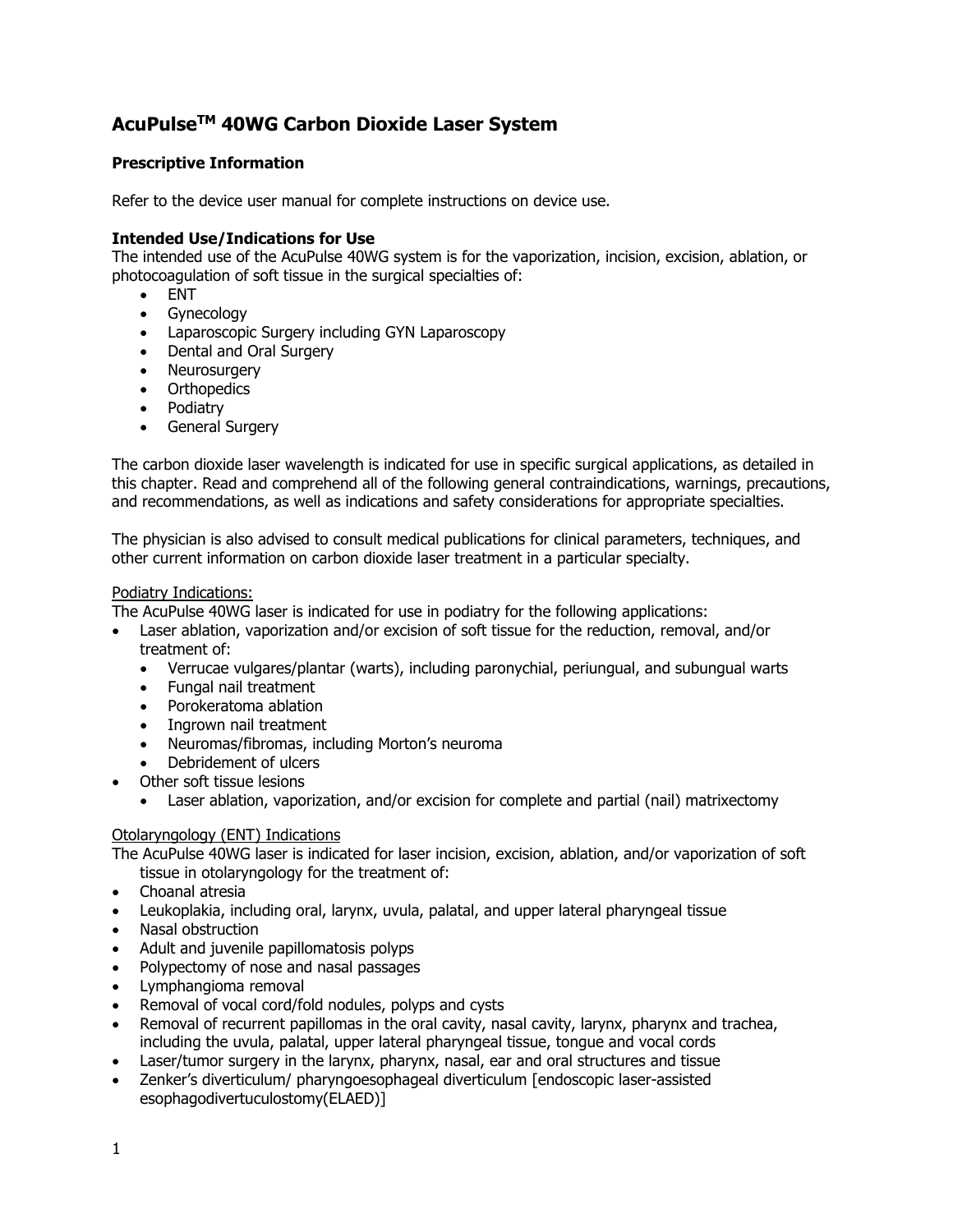- Stenosis, including subglottic stenosis
- Tonsillectomy (including tonsillar cryptolysis and neoplasma) and tonsil ablation/tonsillotomy
- Pulmonary bronchial and tracheal lesion removal
- Benign and malignant nodules, tumors and fibromas (larynx, pharynx, trachea, tracheobronchial/endobronchial)
- Benign and malignant lesions and fibromas (nose and nasal passages)
- Benign and malignant tumors and fibromas (oral)
- Acoustic neuroma in the ear
- Stapedectomy, Stapedotomy
- Superficial lesions of the ear, including chondrodermatitis nodularis chronica helicis/Winkler's disease
- Telangiectasia/hemangioma of larynx, pharynx, and trachea (includes uvula, palatal, or upper lateral pharyngeal tissue)
- Cordectomy, cordotomy (for the treatment of vocal fold paralysis/vocal fold motion impairment), and cordal lesions of larynx, pharynx, and trachea
- Myringotomy/tympanostomy (tympanic membrane fenestration)
- Uvulopalatoplasty (LAUP, laser UPPP)
- Turbinectomy and turbinate reduction/ablation
- Septal spur ablation/reduction and septoplasty
- Partial glossectomy
- Tumor resection of oral, subfacial and neck tissues
- Rhinophyma
- Verrucae vulgares (warts)
- Gingivoplasty/gingivectomy

#### Gynecology and GYN Laparoscopy Indications

The AcuPulse 40WG laser is indicated for use in gynecology for the following applications:

- Laser incision, excision, ablation and/or vaporization of soft tissue in gynecology for the treatment of:
	- Conization of the cervix, including cervical intraepithelial neoplasia (CIN), and vulvar and vaginal intraepithelial neoplasia (VIN, VAIN)
	- Condyloma acuminata, including cervical, genital, vulvar, perineal, and Bowenoid papulosa (BP) lesions
	- Leukoplakia (vulvar dystrophies)
	- Incision and drainage (I&D) of Bartholin's and Nabothian cysts
	- Herpes vaporization
	- Urethral caruncle vaporization
	- Cervical dysplasia
	- Benign and malignant tumors
	- Hemangiomas
- Vaporization, incision, excision, ablation, or photocoagulation of soft tissue in endoscopic and laparoscopic surgery, including gynecological laparoscopy, for the treatment of:
	- Endometrial lesions, including ablation of endometriosis
	- Excision/lysis of adhesions
	- Salpingostomy
	- Oophorectomy
	- Fimbrioplasty
	- Metroplasty
	- Microsurgery (tubal)
	- Uterine myomas and fibroids
	- Ovarian fibromas and follicle cysts
	- Uterosacral ligament ablation
	- Hysterectomy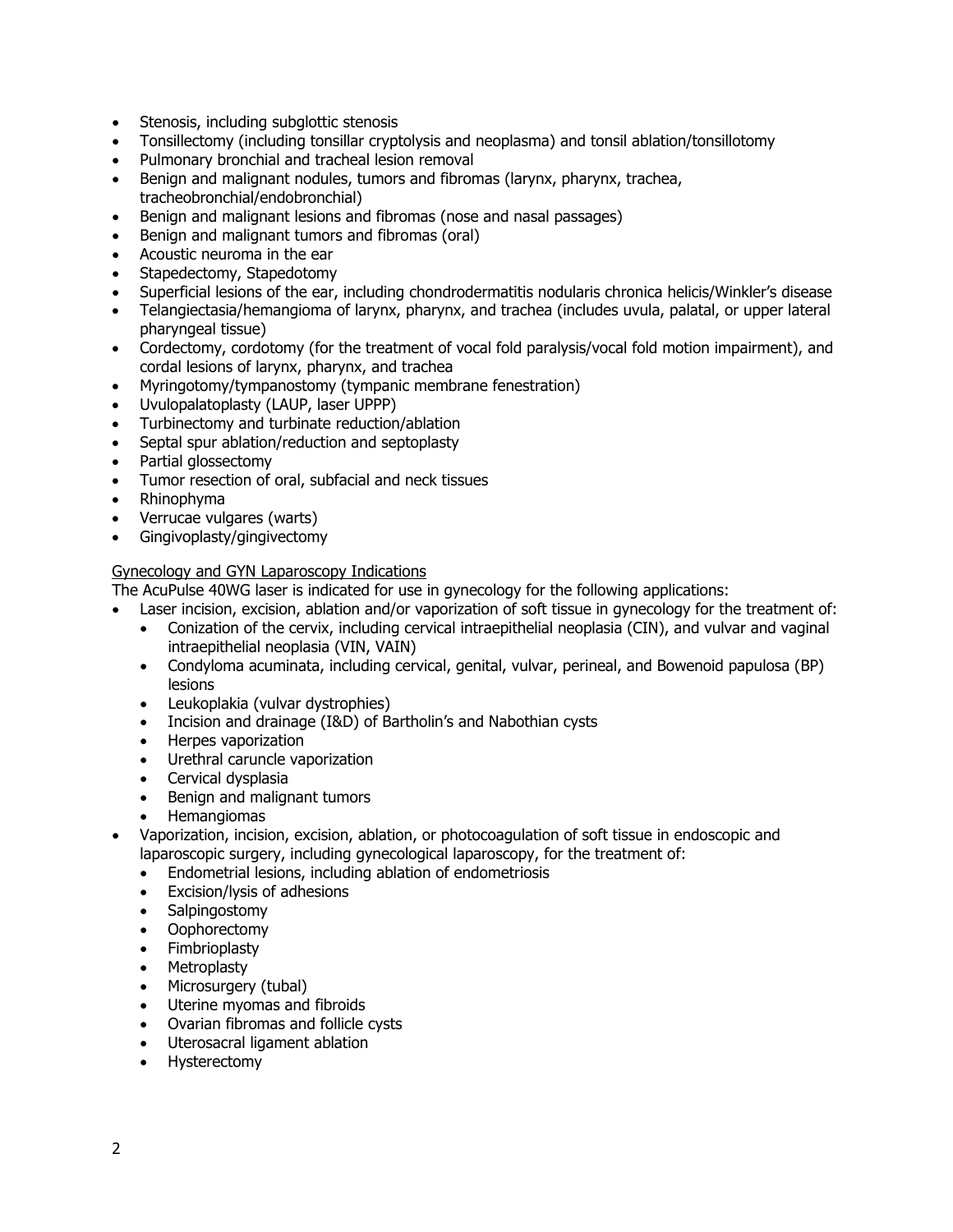#### Neurosurgery Indications

The AcuPulse 40WG laser is indicated for incision, excision, ablation and/or vaporization of soft tissue in neurosurgery for the treatment of the following indications:

- Cranial
	- Posterior fossa tumors
	- Peripheral neurectomy
	- Benign and malignant tumors and cysts, for example, gliomas, meningiomas (including basal tumors), acoustic neuromas, lipomas, and large tumors
	- Arteriovenous malformation
	- Pituitary gland tumors (transsphenoidal approach)
- Spinal Cord
	- Incision/excision and vaporization of benign and malignant tumors and cysts
	- Intra-and extradural lesions
	- Laminectomy/laminotomy/microdiscectomy

#### Orthopedic Indications

The AcuPulse 40WG laser is indicated for incision, excision and vaporization of soft tissue in orthopedic surgery. Applications include the following:

- Arthroscopy
- Meniscectomy
- Chondromalacia
- Chondroplasty
- Ligament release (lateral and other)
- Excision of plica
- Partial synovectomy
- General
	- Debridement of traumatic wounds
	- Debridement of decubitus and diabetic ulcers
	- Microsurgery
	- Artificial joint revision
	- PMMA removal

#### General and Thoracic Surgery Indications

The AcuPulse 40WG laser is indicated for incision, excision, and vaporization of soft tissue in general and

- thoracic surgery, including endoscopic and open procedures. Applications include the following:
- Debridement of decubitus ulcers, stasis, diabetic, and other ulcers
- Mastectomy
- Debridement of burns.
- Rectal and anal hemorrhoidectomy
- Breast biopsy
- Reduction mammoplasty
- Cytoreduction for metastatic disease
- Laparotomy and laparoscopic applications
- Mediastinal and thoracic lesions and abnormalities
- Skin tag vaporization
- Atheroma
- Cysts, including sebaceous cysts, pillar cysts, and mucous cysts of the lips
- Pilonidal cyst removal and repair
- Abscesses
- Other soft tissue applications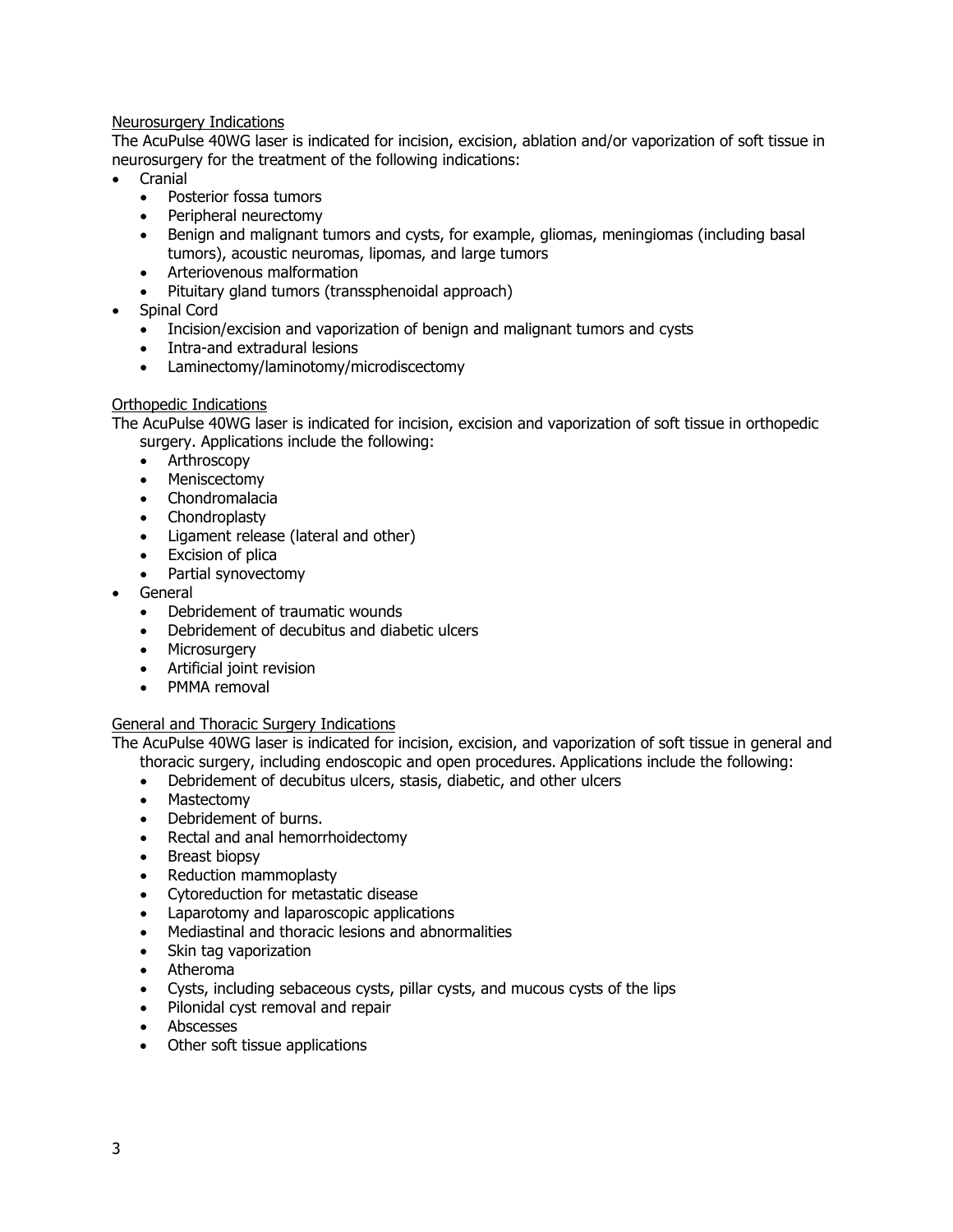#### Dental and Oral Surgery Indications

The AcuPulse 40WG laser is indicated for incision, excision, and vaporization of soft tissue in dentistry and oral surgery. Applications include the following:

- Gingivectomy/removal of hyperplasias
- **Gingivoplasty**
- Incisional and excisional biopsy
- Treatment of ulcerous lesions, including aphthous ulcers
- Incision of infection when used with antibiotic therapy
- Frenectomy (frenum release)
- Excision and ablation of benign and malignant lesions
- Homeostasis
- **Operculectomy**
- Crown lengthening
- Removal of soft tissue, cysts, and tumors
- Oral cavity tumors and hemangiomas
- Abscesses
- Extraction site hemostasis
- Salivary gland pathologies
- Preprosthetic gum preparation
- Leukoplakia
- Partial glossectomy
- Periodontal gum resection

#### **Contraindications**

- Unless specifically indicated, do not use the  $CO<sub>2</sub>$  laser on hard tissues, such as bone or teeth.
- Unless otherwise specifically indicated, do not use the CO<sub>2</sub> laser for cutting or ablating dense, healthy bone or bone marrow (for example, hard palate and mandible).
- Do not use the  $CO<sub>2</sub>$  laser on vessels greater than 0.5 mm in diameter, as hemostasis may not be effective
- Do not use the  $CO<sub>2</sub>$  laser where a clinical procedure is precluded by anesthesia requirements, site access, or other general operative considerations.

#### ENT Contraindications

- LAUP for palatal snoring is contraindicated without demonstrated obstruction by uvulopalatal tissue.
- LAUP for palatal snoring is contraindicated in pediatric patients (less than 16 years) because the upper airway is not fully developed.
- When used as the only form of treatment for palatal snoring, LAUP may not be effective in obese patients, patients with severe tonsillar hyperplasia, patients with macroglossia or patients with disproportionably short necks. Therefore the physician is advised to consult current relevant published medical information.

#### Gynecology and GYN Laparoscopy Contraindications

- The  $CO<sub>2</sub>$  laser is contraindicated for patients who are not candidates for general and thoracic surgery, where local or spinal epidural anesthesia is inappropriate.
- Use of the CO<sub>2</sub> laser is contraindicated for laparoscopic applications where laparoscopy is contraindicated.

## General and Thoracic Surgery Contraindications

The  $CO<sub>2</sub>$  laser should only be used where its use is appropriate and of proven efficacy. Other contraindications include Laparoscopic procedures where laparoscopy is contraindicated.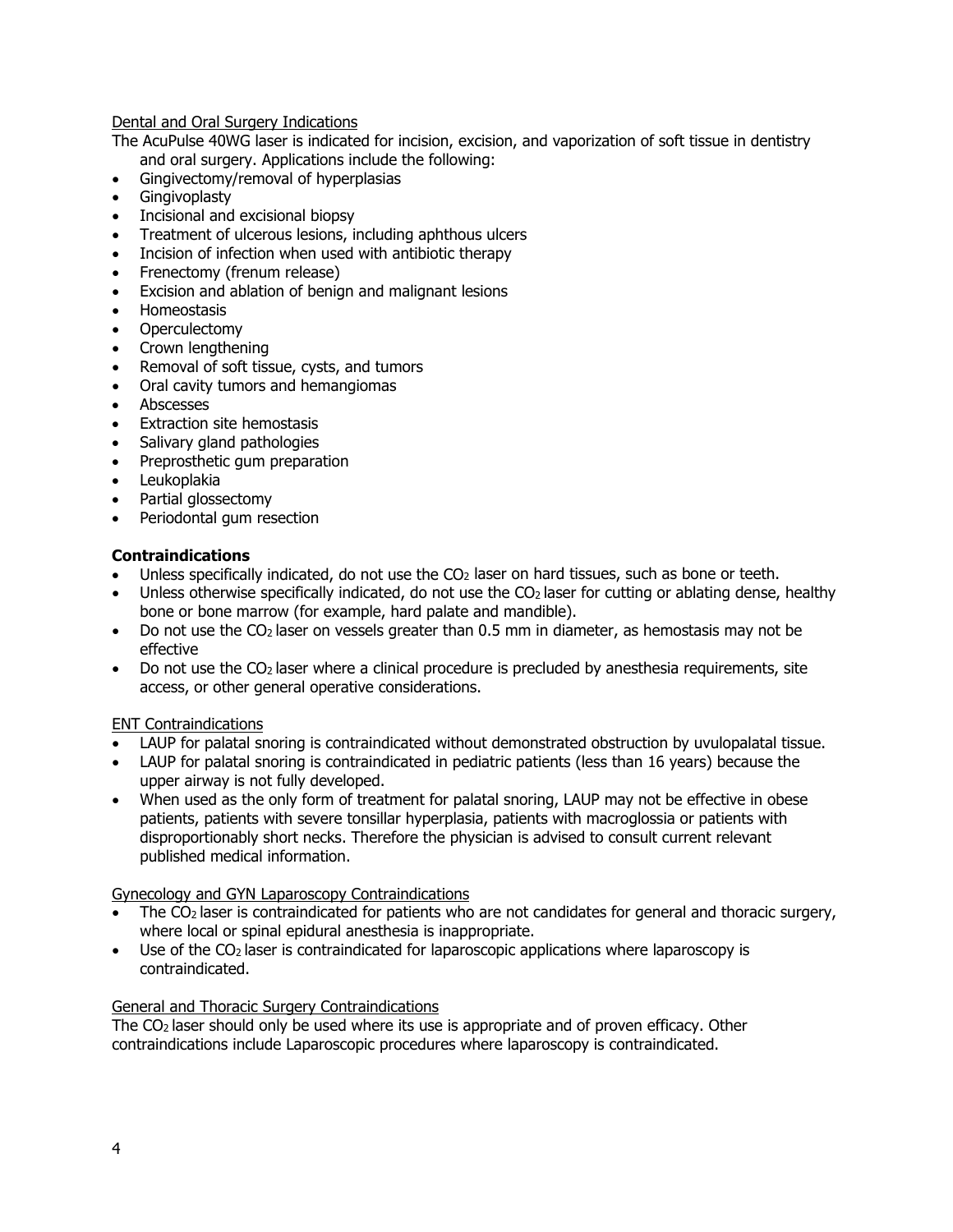#### Neurosurgery Contraindications

Relative contraindications include laser application on tumors that are inoperable or inaccessible with the laser beam.

Dental and Oral Surgery Contraindications

Use of the  $CO<sub>2</sub>$  laser is contraindicated for hard tissue applications.

# **Warnings and Precautions**

General Laser Warnings and Precautions

- Changes or modifications not expressly approved by the manufacturer could void the user's authority to operate the equipment.
- No one should use the AcuPulse 40WG, or any other medical laser, without specific training in both medical laser use and laser safety.
- Select the appropriate laser safety eyewear for the specific laser in use, by verifying that the above specifications are indicated on the laser safety eyewear that is at your disposal.
- Always provide eye protection for the patient. Wet thick cloths or wet gauze 4 x 4's can be used together with the patient's protective eyewear to reduce patient inconvenience. Never use them to replace protective goggles.
- For periorbital treatment, always protect the patient with dulled metal eve shields, as severe and irreversible eye damage and scarring may occur from direct or indirect exposure to the treatment beam.
- The AcuPulse 40WG system contains a Class IV, CO<sub>2</sub> laser which produces an invisible beam of high energy infrared radiation. Improper use could result in serious personal injury. Observe all safety precautions for Class IV lasers.
- Always verify that the delivery device is properly connected to the laser. An improper connection may result in an inadvertent secondary laser beam. Severe eye or tissue damage could occur.
- Never substitute prescription eyewear for the appropriate laser safety eyewear, as severe eye damage could occur. Prescription eyewear can concentrate the laser light to the eye and/or can be shattered by a high-power density beam, possibly causing severe eye damage.
- Use caution when performing procedures around the eyes. Severe and irreversible eye damage and scarring may occur from direct or indirect exposure to the treatment beam. The predominant ocular structures at risk are dependent on the laser wavelength in use. In general, visible and near-infrared wavelengths are most damaging to the retina, while ultraviolet or infrared wavelengths are most damaging to the cornea and sclera. Severity of injury depends on how concentrated or diffused the treatment beam is and the length of exposure. A thorough understanding of the specific ocular risks and safety precautions for each laser wavelength is necessary to ensure the safety of the patient and operating personnel.
- Never look directly into any optical lens, scanner, handpiece, probe, laser articulated arm or laser system aperture while the laser is energized. Severe eye or skin damage could occur. Turn off the laser before inspecting any delivery system or laser components.
- Always ensure that purge air is flowing through the fiber port and fiber prior to laser beam emission.
- Spot size and laser energy are independently controlled. If the user changes to a delivery system with a smaller spot size during a procedure, the user must remember that the energy or power density may increase.
- Incision/excision ideally should be performed with small laser spot sizes and appropriate power/energy densities. At the highest power densities, avoid prolonged exposure to limit depth of incision.
- Plastic instruments such as speculums or eye shields can melt when impacted by the laser beam, possibly resulting in chemical burns or noxious gases. Therefore, use only stainless steel surgical instruments designed specifically for laser use.
- Lumenis medical lasers and laser delivery systems are intended solely for physicians trained in the use of these instruments.
- Laser plume may contain viable tissue particulates.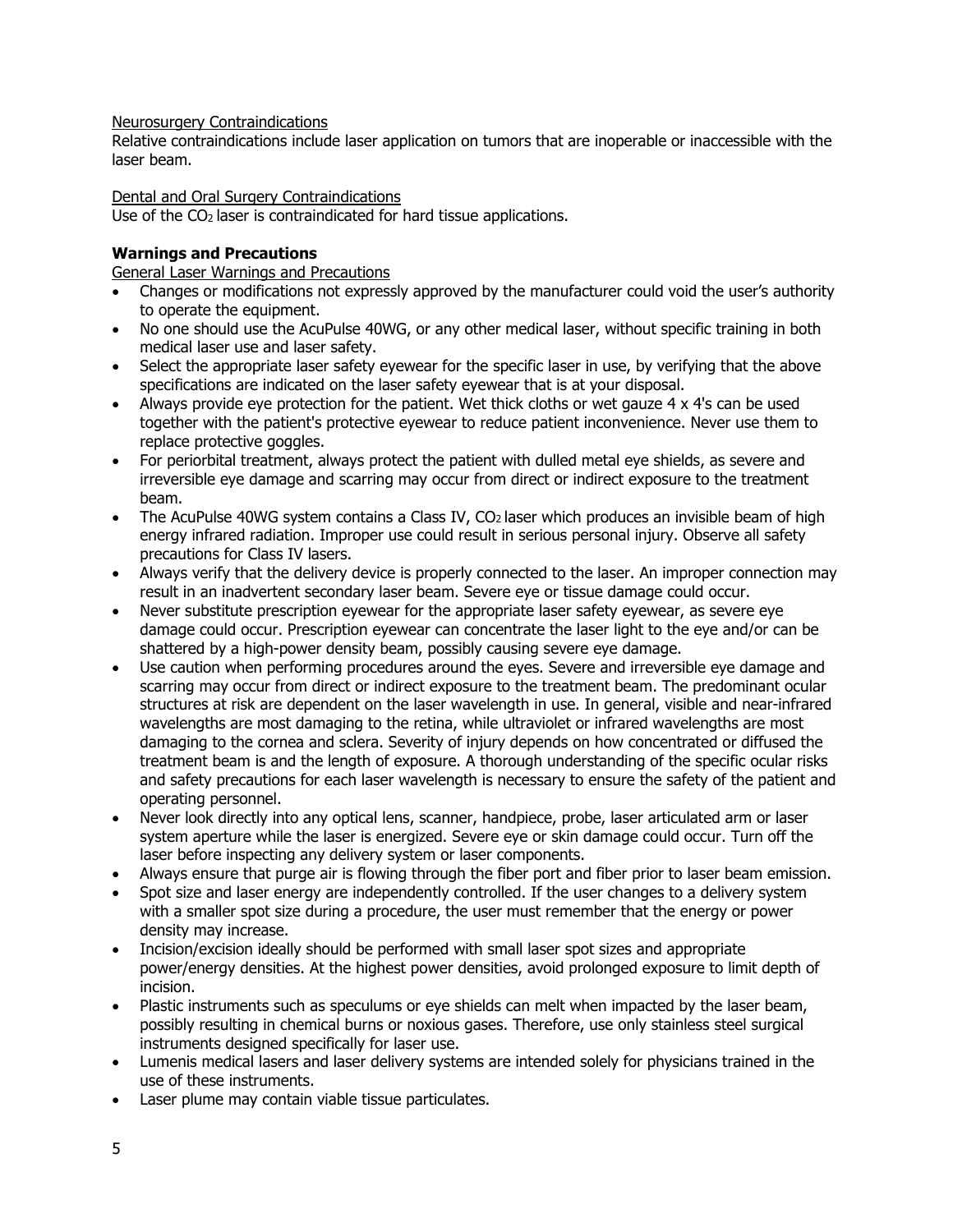- The laser plume obscures the operative field and is noxious to those who come into contact with it. The plume presents a possible biologic and pollution hazard and should be effectively evacuated.
- To prevent unintended laser discharge, always set the system to Standby mode before connecting a delivery system.
- Never discharge the laser without a target to absorb it and without consideration given to what lies behind the target. Place energy-absorbing material behind the target tissue when aiming the laser at an oblique target.
- Metal instruments used behind the area of treatment, such as tongue depressors or laser backstops, must be anodized or ebonized matte-finished to avoid reflection.
- Unintended tissue damage can occur due to incorrect energy, repetition rate, exposure duration, or power application. The lowest energy, repetition rate, exposure duration, and power settings that are effective for the intended application should be used until familiar with the instrument's capabilities. Extreme caution should be employed until you understand the biological interaction between the laser energy and tissue.
- Except during actual treatment, the system must always be in Standby mode. Maintaining the system in Standby mode prevents accidental laser exposure if the footswitch is inadvertently pressed.
- Only the person directing the laser beam towards the target tissue should have access to the laser footswitch. Use caution pressing the laser footswitch when it is in proximity to footswitches for other equipment. Make sure the footswitch pressed is the correct one to avoid unintended laser exposure.
- Never place hands or other objects in the path of the laser beam. Severe burns could occur.
- Backstops exposed to continuous CO2 laser energy may become excessively hot. Do not allow a hot backstop to touch tissue or any flammable materials. Doing so may cause possible injury or fire.
- Dirty optical components degrade laser energy transmission. Cleaning the device optics may eliminate this problem; however, this may also effectively increase the laser energy delivered to the treatment site, causing an unintended tissue effect and possible serious tissue damage. Therefore, it is important that after cleaning the device optics, and prior to surgical use, the surgeon test the system and device to verify the lowest effective settings for the specific procedure. The lowest effective treatment settings should be used until the biological interaction and surgical effect are verified. Settings can then be increased in appropriate increments until the optimum treatment settings are obtained.
- Backstops exposed to continuous CO2 laser energy may become excessively hot. Do not allow a hot backstop to touch tissue or any flammable materials. Doing so may cause possible injury or fire.
- Do not use this device in the presence of flammables or explosives, such as volatile anesthetics, alcohol, volatile surgical preparation solutions, and similar substances. An explosion or fire could occur.
- The area around the target site can be protected with wet towels or gauze sponges. If allowed to dry, these protective towels and sponges can increase the potential fire hazard.
- When procedures are performed in the perianal area, the flammability of methane gas must be considered. Moistened sponges should be inserted into the rectum.
- Never use oxygen as a purge gas. When used with lasers, combustible gases, such as oxygen, increase the potential fire hazard, and may cause patient injury.
- Laser treatment of adipose tissue may cause cellular fat to liquefy and accumulate into lipid pools. Pooled lipids are flammable and can be ignited by laser radiation, resulting in fire and potential patient injury.
- Never open the laser console protective covers. Opening the covers will expose personnel to high voltage components, the laser resonator and possible laser radiation. Only Lumenis-certified service technicians are qualified to service the system.
- To avoid electrical shock, the area around the laser and footswitch should be kept dry. Do not operate the laser if any of the cables are faulty or frayed. The laser should undergo routine inspection and maintenance per Lumenis' recommendations and institutional standards.
- Avoid using the equipment in adjacent or stacked with other equipment.
- Using accessories and cables other than those specified or provided by manufacturer may result in increased electromagnetic emission or decreased immunity.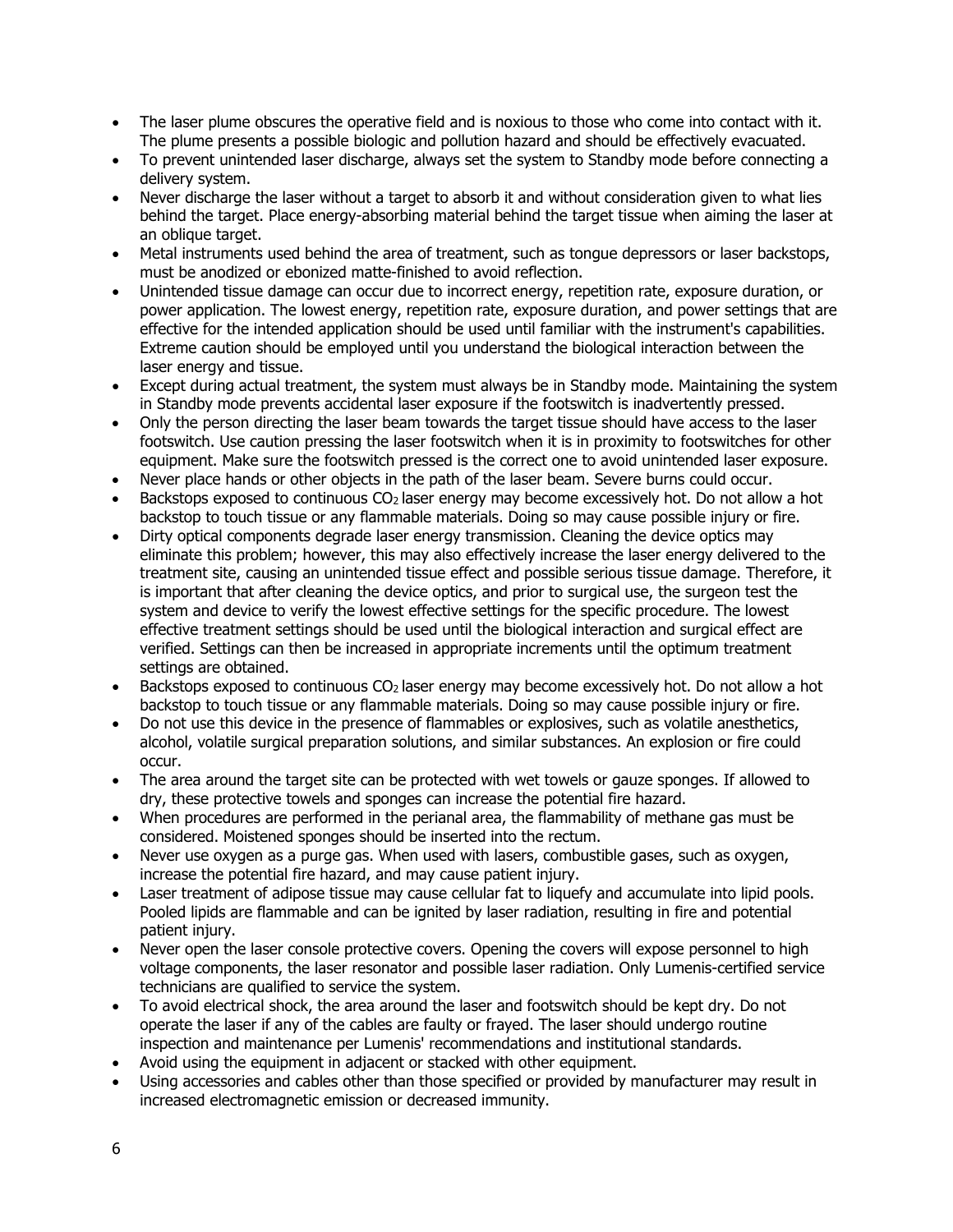- Portable RF communications equipment should be no closer than 30cm to any part of the equipment.
- Use the system only when it is properly grounded via the ground wire lead in the power cable supplied with the AcuPulse 40WG system.
- Fire–keep a bottle of sterile saline and a fire extinguisher in the same room where a laser procedure is being performed.
- Training–do not use the AcuPulse 40WG in clinical, office or surgical procedures unless you have been trained: In general laser safety, Including operator and patient protection. By a qualified mentor in hands-on situations.
	- On the AcuPulse 40WG system.
- Before Performing Procedures–read this manual before performing any patient procedures. The information in this manual should be used in conjunction with, not as a substitute for, formal training.
- Power Settings–Lumenis suggests that you begin new or unfamiliar procedures at the lowest recommended power settings and gradually increase the setting until you see the desired effect
- Accessory Cleaning–refer to the instruction guide of the appropriate handpiece or other accessory.
- Smoke Evacuation–always evacuate smoke. If the smoke evacuator on the system you are using shuts off during the procedure, use another smoke evacuator.
- Console Cleaning–when cleaning the console, use a dampened cloth. Avoid saturating the exterior panel areas and electrical input area.
- Static-Sensitive Components–electronic components in laser systems may be sensitive to damage. Use proper grounding techniques.
- Warranty Void–internal maintenance by unqualified service technicians may cause system damage. This damage is not covered under warranty.
- CO<sub>2</sub> Laser–the AcuPulse 40WG system contains a Class IV, CO<sub>2</sub> laser which produces an invisible beam of high energy infrared radiation. Improper use could result in serious personal injury. Observe all safety precautions for Class IV devices.
- To Avoid Injury or Fire–observe all warning and other labels on the equipment. Failure to do so could result in injury or fire.
- Inadvertent Lasing–when not actively lasing, set the system to Standby mode.
- Backstop Lasing–avoid lasing on the backstop.
- Accessory Sterilization–sterilize accessories before each use.
- Sterility–wear sterile gloves and use aseptic technique when handling the accessories to maintain their sterility.
- Infection Control–with all accessories, always use good infection control practices, including barrier products and sterile components when appropriate.
- Risk of Embolism–During intrauterine laser surgery, do not use air for purging the laser accessory or for insufflation. This may cause a life-threatening air embolism.
	- Pressurized purge air exits accessory aperture tip during lasing. To reduce the risk of an air embolism, do not bring the aperture into contact with a blood vessel or vascular tissue.
- Laser Emission–in Ready mode laser light will be emitted through the laser aperture when the footswitch is pressed.
- Handling of Compressed Gas Tanks–for safe gas tank handling: Gas tank must be secured in position prior to use. Review proper procedures for handling compressed gasses before assembling yoke or CGA valve to tank. Check with your Biomedical Engineer if you are unfamiliar with this procedure.
- Never use the articulated arm to move the laser. Moving the laser by the articulated arm may irreparably damage it.
- When maneuvering the console, be careful near stairs, bumps and high slopes. Any large shock to the system can cause damage to the system and/or someone can be injured.
- The laser stop button should be activated only in case of an emergency.
- To avoid damage to the fiber and delivery device, an external pressurized purge air supply must be connected for fiber bending radii smaller than 45 mm or when at power levels operating above 20 Watts, at a pressure setting of 60 PSI / 4.14 Bar.
- Carefully inspect the delivery fiber's sterile packaging to ensure that it has not been torn or punctured. If there is any damage to the sterile packaging, do not use the fiber.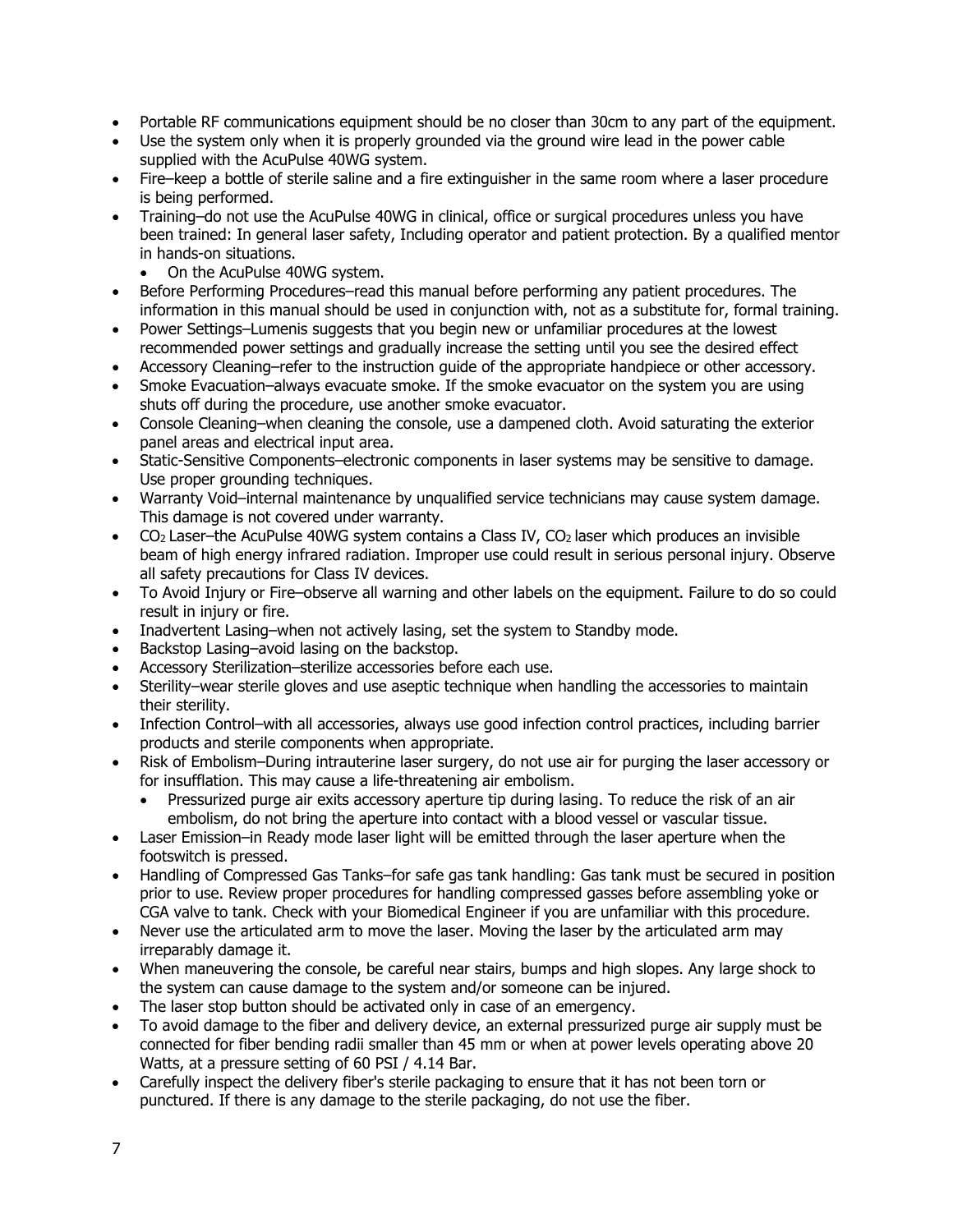- Before and during use of a fiber optic delivery system, always inspect the fiber optic cable to ensure that it has not been kinked, punctured, fractured, or otherwise damaged. The fiber optic cable may be damaged if stepped on, pulled, left lying in a vulnerable position, kinked, or tightly coiled. Do not clamp the cable with a hemostat or other instruments.
- DO NOT inspect the fiber when the laser system is in Ready mode.
- Do not look directly at the tip of the fiber. Observe safety rules–wear safety glasses!
- Laser energy is radiated from the distal end of the optical delivery fiber when the system is in Ready mode and the footswitch is pressed. Observe laser safety rules–wear safety glasses!
- Lumenis very strongly recommends that you keep ALL checkmarks checked in the Air Flow preferences screen (see Section 5.7.2 and Figure 5-11). ALL checkmarks in the air flow preferences screen MUST be checked. Lack of adequate air flow can damage the optical delivery fiber, thus creating laser radiation and/or other injury hazards to the operator or patient.
- Lumenis very strongly recommends that you keep all checkmarks checked in the Air Flow preferences screen. Lack of adequate air flow can damage the optical delivery fiber, thus creating laser radiation and/or other injury hazards to the operator or patient.
- Carefully inspect the delivery fiber's sterile packaging to ensure that it has not been torn or punctured. If there is any damage to the sterile packaging, do not use the fiber.
- Before and during use of a fiber optic delivery system, always inspect the fiber optic cable to ensure that it has not been kinked, punctured, fractured, or otherwise damaged. The fiber optic cable may be damaged if stepped on, pulled, left lying in a vulnerable position, kinked, or tightly coiled. Do not clamp the cable with a hemostat or other instruments.
- DO NOT inspect the fiber when the laser system is in Ready mode.
- Unauthorized servicing or modification of this system, not described in this manual, may expose the operator/patient to potential electrical energy and laser radiation hazards.
- Improper use or adjustment of this system may invalidate the service warranty agreement.
- Do not ship the system without the factory packaging materials. Doing so may result in damage to the components during shipping and void the warranty. Contact Lumenis if packaging materials or repackaging instructions are needed.
- These procedures assume specific knowledge, training and use of tools not available to repair personnel outside of Lumenis. Since performing these procedures may expose the user to potential electrical and laser energy hazards, Lumenis requires that these procedures only be performed by trained service personnel.
- All personnel in the immediate area must wear eye protection rated specifically for the CO2laser.
- An out-of-calibration power meter will cause power delivery to tissue to be different than that displayed.
- The AcuPulse 40WG console weighs  $\sim$  50 Kg (110 Lbs.). Use proper lifting techniques. Don't hurt yourself!
- Improper use or adjustment of this system may invalidate the service warranty agreement. Please contact your authorized Lumenis distributor before attempting to troubleshoot this system in any manner other than those specified in this manual.
- Lasers generate a highly-concentrated beam of light that may cause injury if improperly used. To protect the patient and the operating personnel, the entire laser and the appropriate delivery system operator manuals, including all Safety and Regulatory sections, should be carefully read and comprehended before operation.

#### ENT Warnings and Precautions

- To prevent airway fires and severe injury to the patient, protect endotracheal tubes from exposure to the  $CO<sub>2</sub>$  wavelength, or use  $CO<sub>2</sub>$  laser-resistant endotracheal tubes.
- To prevent airway fires and severe injury to the patient, do not direct the  $CO<sub>2</sub>$  laser at any tracheal tube in any oxygen-enriched environment, or any other environment that supports combustion.
- To prevent airway fires and severe injury to the patient, consideration of the type of anesthesia and ventilation are important.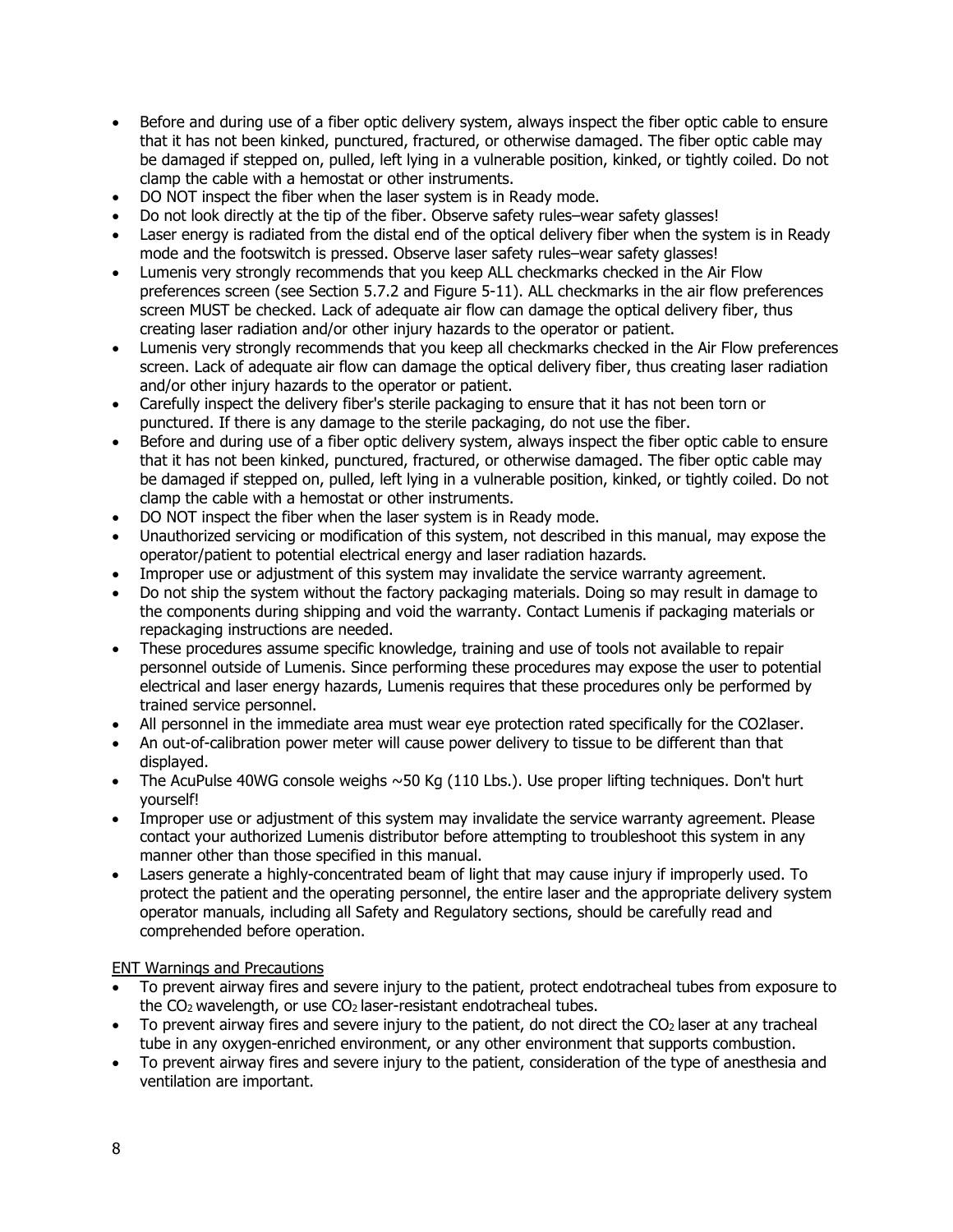- To prevent severe injury to the patient, middle ear surgery should be performed with appropriate parameters, considering acoustic and thermal effects.
- Nasal and laryngeal probes (waveguides) produce a divergent beam with a minimum spot size close to the tip of the instrument.
- Avoid placing the tip of the nasal or laryngeal probe or fiber in direct contact with tissue to prevent reduction of purge flow and to reduce the risk of systemic gas embolism.
- The physician should take appropriate precautions when evaluating and selecting patients presenting with chronic palatal snoring and other significant symptoms of sleep apnea
- Clinical studies have shown that patency time is directly related to the diameter of the laser fenestration. The average diameter used is 2.0mm. Therefore, clinical judgment and caution should be used when exceeding this diameter.

#### Gynecology and GYN Laparoscopy and General and Thoracic Surgery Warnings and Precautions

- Laparoscopic waveguides produce a divergent beam with a minimum spot size close to the tip of the instrument.
- Avoid placing the tip of the waveguide in direct contact with tissue to prevent reduction of purge flow and to reduce the risk of systemic gas embolism.
- When using a laser laparoscope or waveguide accessory, maintain an adequate flow of purge gas through the delivery device. High purge flows require a specialized purge system or recirculating insufflator/ smoke evacuator to prevent over-pressurization and over-distention of the pneumoperitoneum and resultant complications.
- Ensure that the laser laparoscope is properly aligned and a clear, round aim beam is visible at all times.
- In patients of fertility age, whenever surgery on the uterus is planned either by laparoscopy or hysteroscopy, pregnancy has to be excluded.

#### Neurosurgery Warnings and Precautions

- Using the laser to open the dura causes shrinkage that may make closure difficult or impossible.
- Do not use high-pressure air as a purge gas due to increased risk of air embolism.

#### Orthopedic Warnings and Precautions

- When performing arthroscopic surgery with fibers where purge air is required, control the purge air with a tourniquet to prevent pressurization of an enclosed space (for example, shoulder), which can result in gas embolism or systemic subcutaneous emphysema.
- Residual carbon by-products of tissue vaporization are believed to increase the risk of postoperative synovitis and other complications. Mechanically scrape observed char from lased tissue surfaces following use of the laser.

#### Dental and Oral Surgery Warnings and Precautions

• While directing the laser beam near the tooth, shield the tooth from laser energy using either nonreflecting material or an instrument inserted between the tooth and gum, being careful to prevent laser reflection.

## **Adverse Events/Complications**

ENT Adverse Events/Complications and Expected Sequelae

- General ENT complications include:
- Unintended thermal injury from combustion of anesthesia or other volatile surgical preparation solutions
- Excessive bleeding
- Infection
- Edema
- Hearing loss
- Zenker's Diverticulum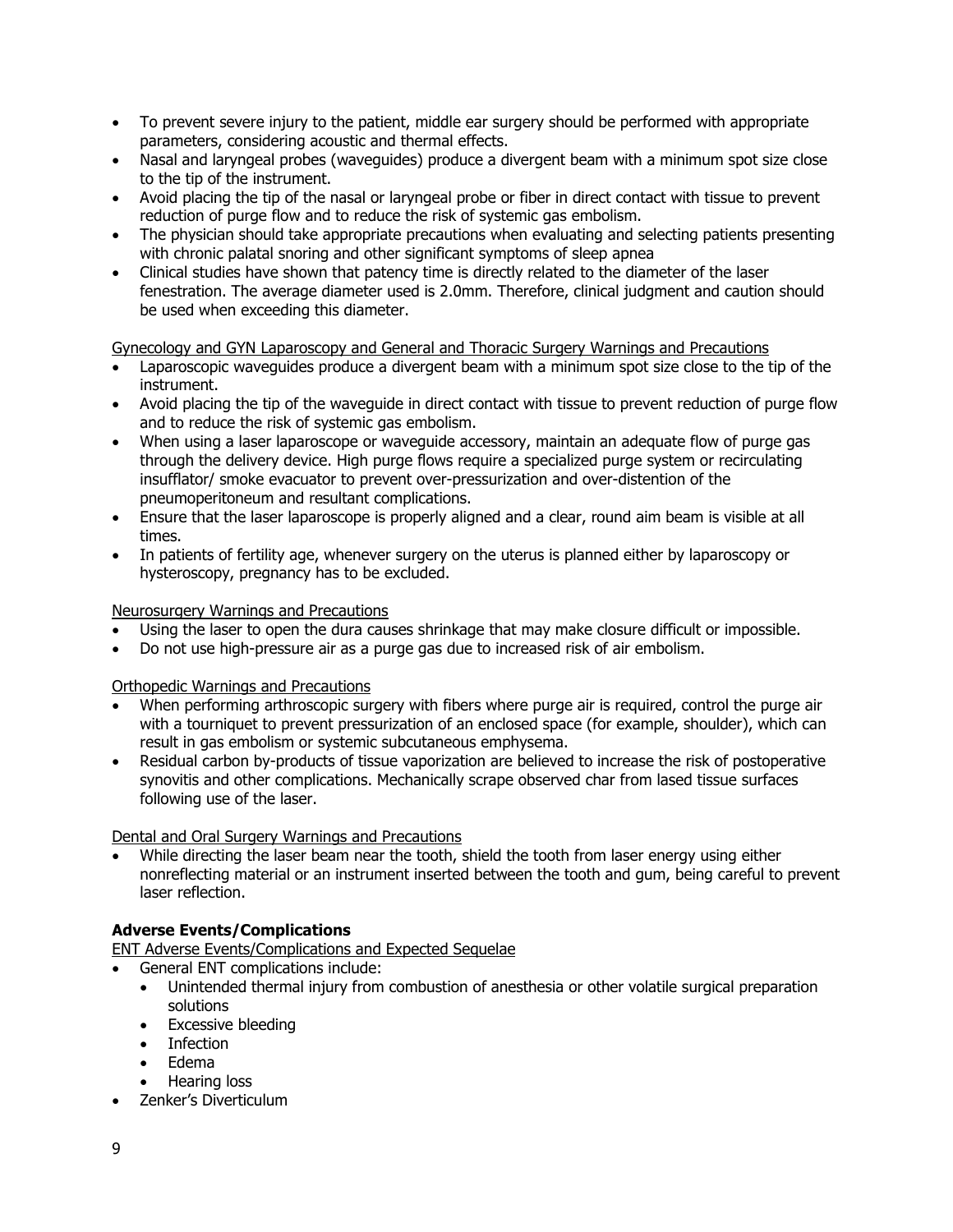- Transient soft tissue emphysema
- Mediastinitis
- Tonsil Ablation/Tonsillotomy
	- Transient dysphagia<br>• Mucosa lesions
	- Mucosa lesions
- Cordotomy
	- Formation of granuloma
- Turbinate Reduction/Ablation
	- Transient nasal obstruction associated with postoperative edema and limited nasal crusts
- Stapes surgery complications include:
	- Total sensorineural hearing loss
	- Recurrent conductive hearing loss
	- Dizziness may occur post-operatively
	- Possible facial paralysis/palsy
	- Tinnitus (ringing in the ear)
	- Vertigo
	- Tympanic membrane perforation
	- Temporary change in taste
- LAUP
	- Excessive bleeding
	- Infection
	- Edema
	- Rhinophonia
	- Nasopharyngeal stenosis
	- Velopharyngeal incompetence
- Myringotomy/Tympanostomy
	- **Scarring**
	- Transient otorrhea
	- **Infection**
	- Recurrence of otitis media

#### Gynecology and GYN Laparoscopy Adverse Events/Complications

Gynecology and laparoscopic surgery complications include:

- Excessive bleeding
- Infection
- Excessive thermal injury or vaporization of tissue
- Gas embolism
- Subcutaneous emphysema

#### Neurosurgery Adverse Events/Complications

• There are no known complications specific to the use of the  $CO<sub>2</sub>$  laser in neurosurgery. However, the physician is advised to consult current literature for any new information on potential neurosurgery complications relating to  $CO<sub>2</sub>$  laser treatment.

#### Orthopedic Adverse Events/Complications

Orthopedics complications include:

- Subcutaneous emphysema
- Synovitis

# General and Thoracic Surgery Adverse Events/Complications

General and thoracic surgery complications include:

- Excessive bleeding
- Infection